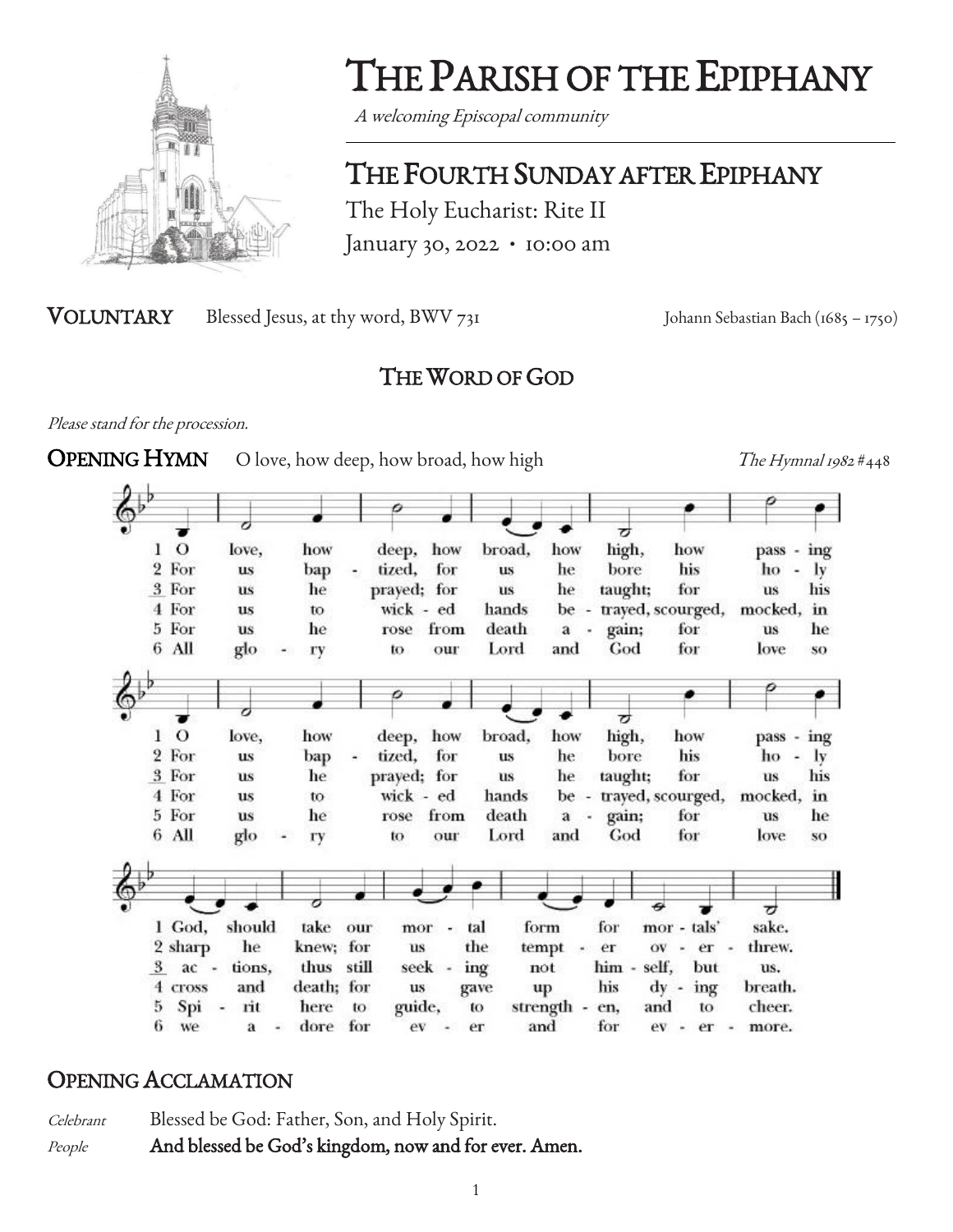#### THE COLLECT FOR PURITY

All Almighty God, to you all hearts are open, all desires known, and from you no secrets are hid: Cleanse the thoughts of our hearts by the inspiration of your Holy Spirit, that we may perfectly love you, and worthily magnify your holy Name; through Christ our Lord. Amen.

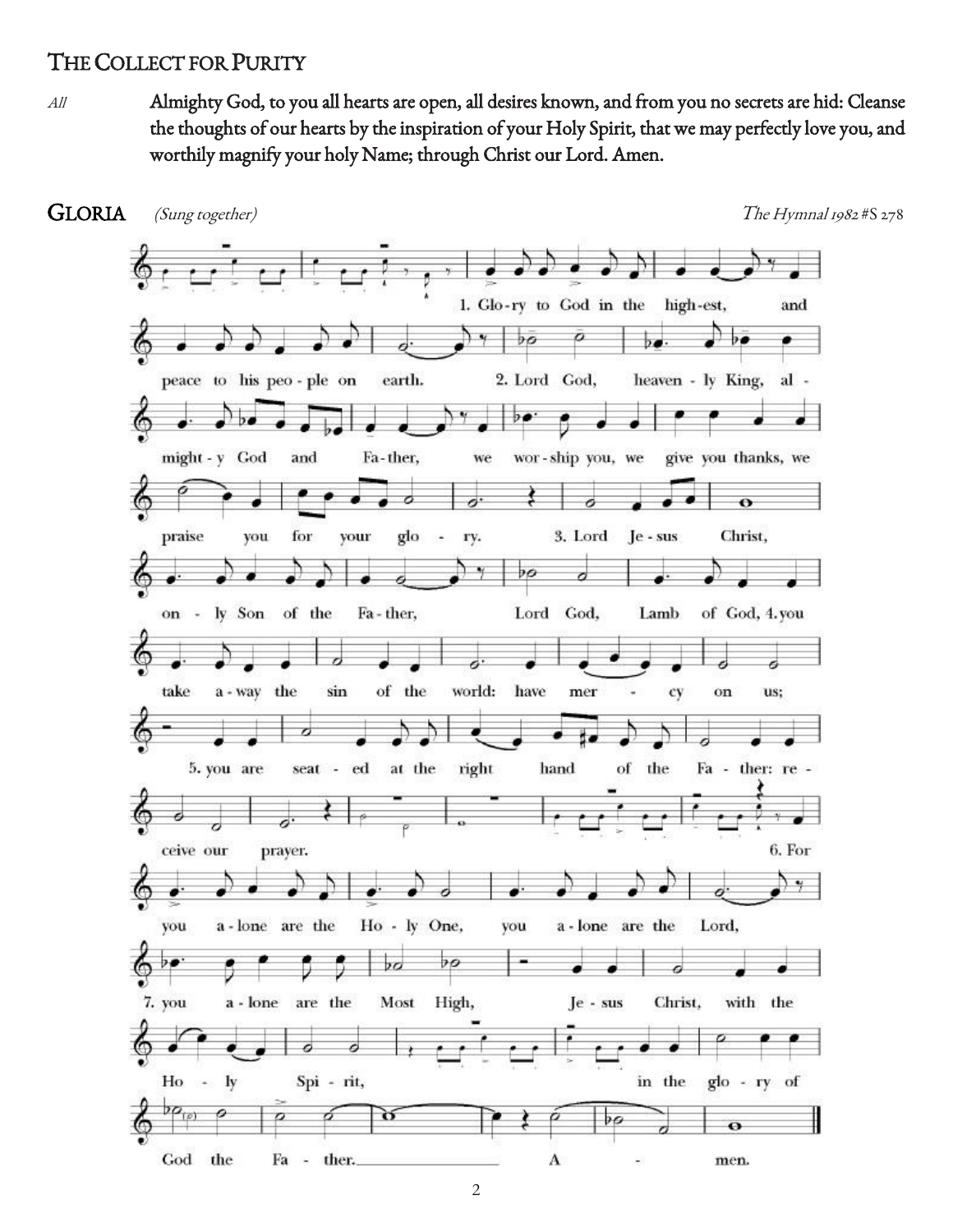### THE COLLECT OF THE DAY

Celebrant The Lord be with you.

People **And also with you.** 

Celebrant Let us pray

Celebrant Almighty and everlasting God, you govern all things both in heaven and on earth: Mercifully hear the supplications of your people, and in our time grant us your peace; through Jesus Christ our Lord, who lives and reigns with you and the Holy Spirit, one God, for ever and ever. **Amen.** 

Please be seated.

### THE FIRST LESSON Jeremiah 1:4-10

Lector A reading from the Book of the Prophet Jeremiah.

The word of the Lord came to me saying, "Before I formed you in the womb I knew you, and before you were born I consecrated you; I appointed you a prophet to the nations." Then I said, "Ah, Lord God! Truly I do not know how to speak, for I am only a boy." But the Lord said to me, "Do not say, 'I am only a boy'; for you shall go to all to whom I send you, and you shall speak whatever I command you, Do not be afraid of them, for I am with you to deliver you, says the Lord."

Then the Lord put out his hand and touched my mouth; and the Lord said to me, "Now I have put my words in your mouth. See, today I appoint you over nations and over kingdoms, to pluck up and to pull down, to destroy and to overthrow, to build and to plant."

Lector The Word of the Lord. People Thanks be to God.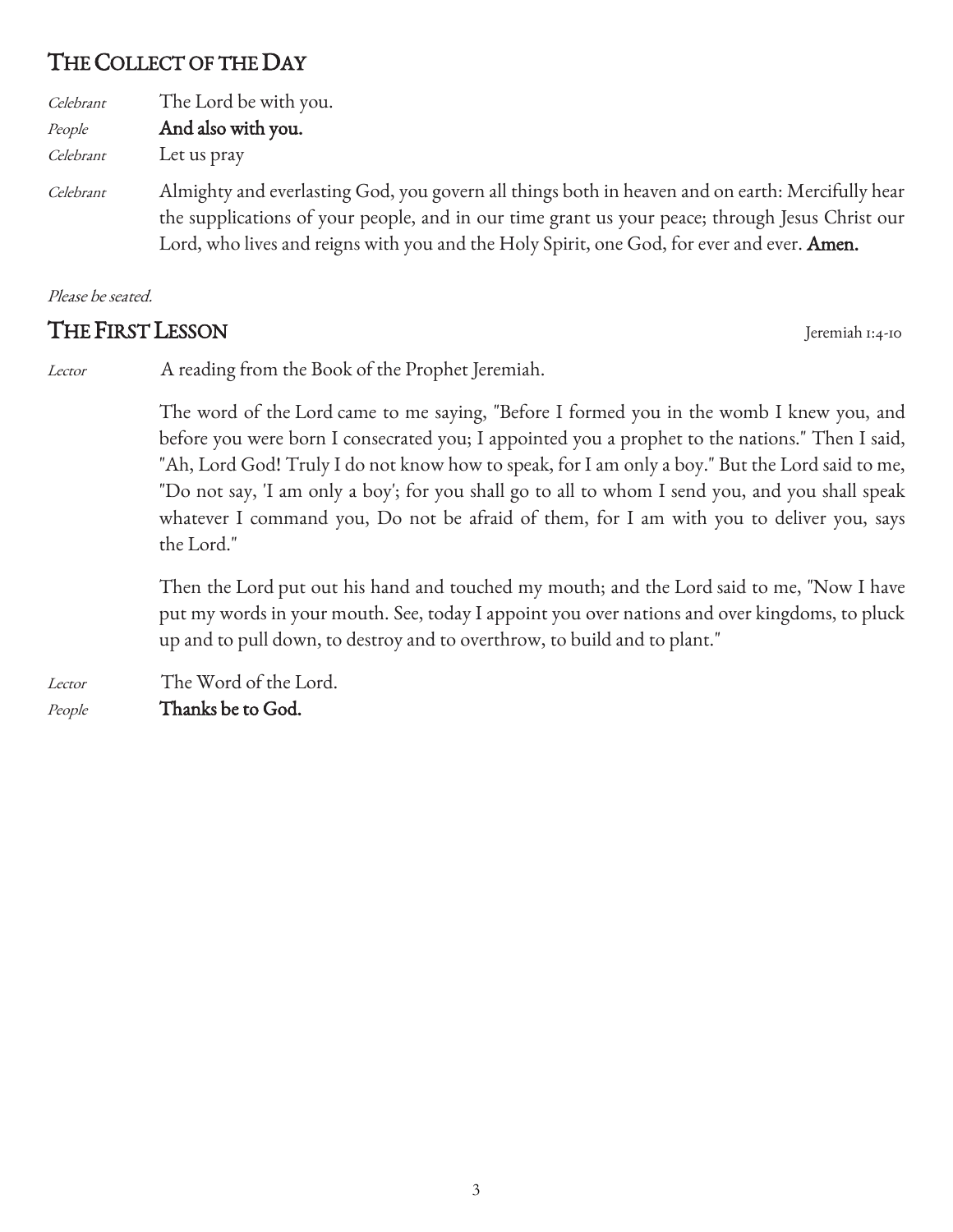### PSALM 71:1-6

Sung by all. The sung tone changes on the underlined syllable(s), and at the beginning of each new verse or half-verse. The check mark indicates a slight breath or pause.



In you, O LORD, have I taken refuge; \* let me never be ashamed. In your righteousness, deliver me and set me free; \* incline your ear to me and save me. Be my strong rock, a castle to keep me safe; \* you are my crag and my stronghold. Deliver me, my God, from the hand of the wicked, \* from the clutches of the evildoer and the oppressor. For you are my hope, O LORD God, \* my confidence since I was young. I have been sustained by you ever since I was born;  $\mathbb{R}$  from my mother's womb you have been my strength; \* my praise shall be always of you.

### THE SECOND LESSON THE SECOND LESSON

Lector A reading from the First Letter to the Corinthians.

If I speak in the tongues of mortals and of angels, but do not have love, I am a noisy gong or a clanging cymbal. And if I have prophetic powers, and understand all mysteries and all knowledge, and if I have all faith, so as to remove mountains, but do not have love, I am nothing. If I give away all my possessions, and if I hand over my body so that I may boast, but do not have love, I gain nothing. Love is patient; love is kind; love is not envious or boastful or arrogant or rude. It does not insist on its own way; it is not irritable or resentful; it does not rejoice in wrongdoing, but rejoices in the truth. It bears all things, believes all things, hopes all things, endures all things. Love never ends. But as for prophecies, they will come to an end; as for tongues, they will cease; as for knowledge, it will come to an end. For we know only in part, and we prophesy only in part; but when the complete comes, the partial will come to an end. When I was a child, I spoke like a child, I thought like a child, I reasoned like a child; when I became an adult, I put an end to childish ways. For now we see in a mirror, dimly, but then we will see face to face. Now I know only in part; then I will know fully, even as I have been fully known. And now faith, hope, and love abide, these three; and the greatest of these is love.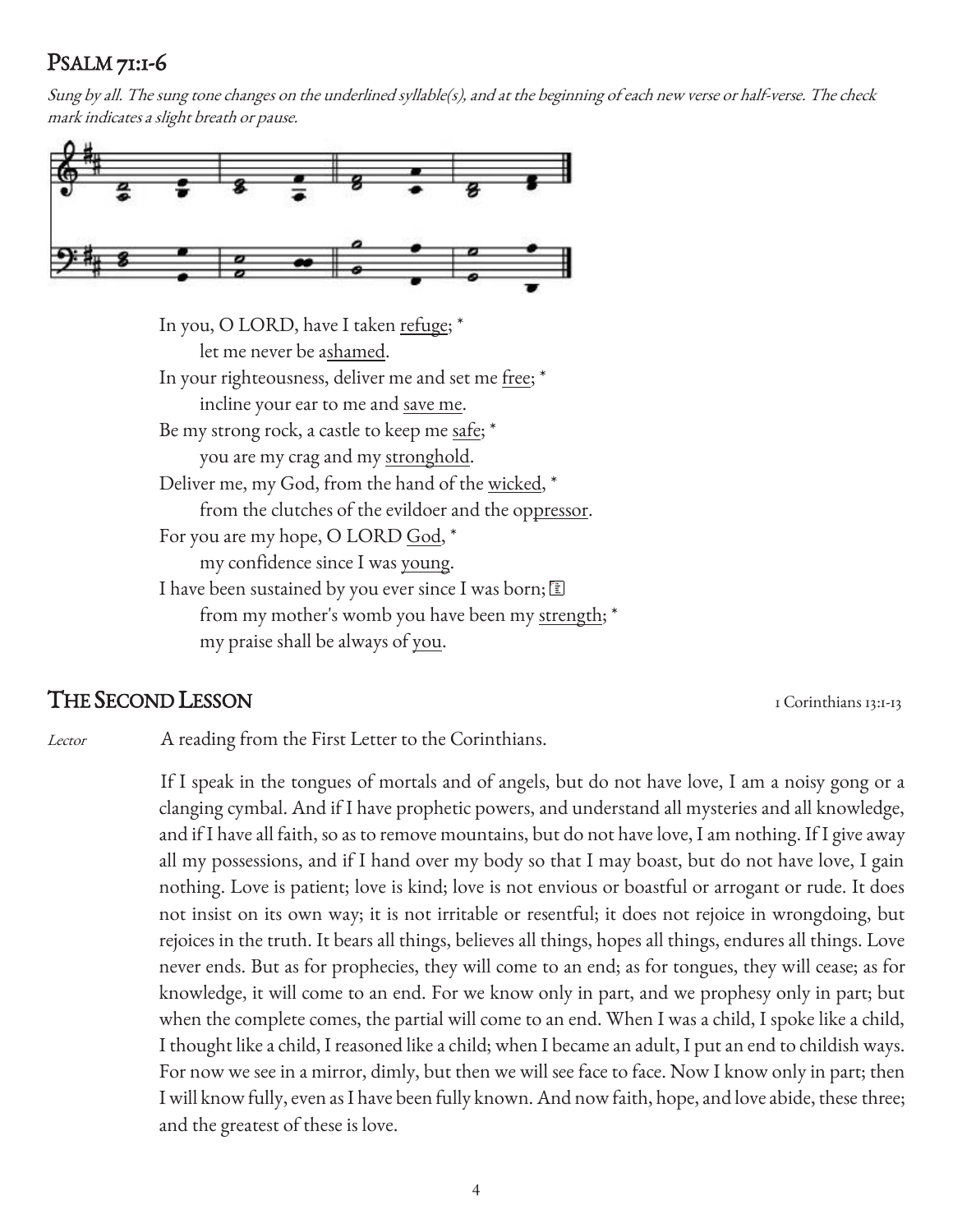Please stand as you are able for the gospel procession.

GRADUAL HYMN Blessèd Jesus, at thy word The Hymnal 1982 #440

Verses I and 2 sung before the Gospel reading, verse 3 sung after the Gospel reading.

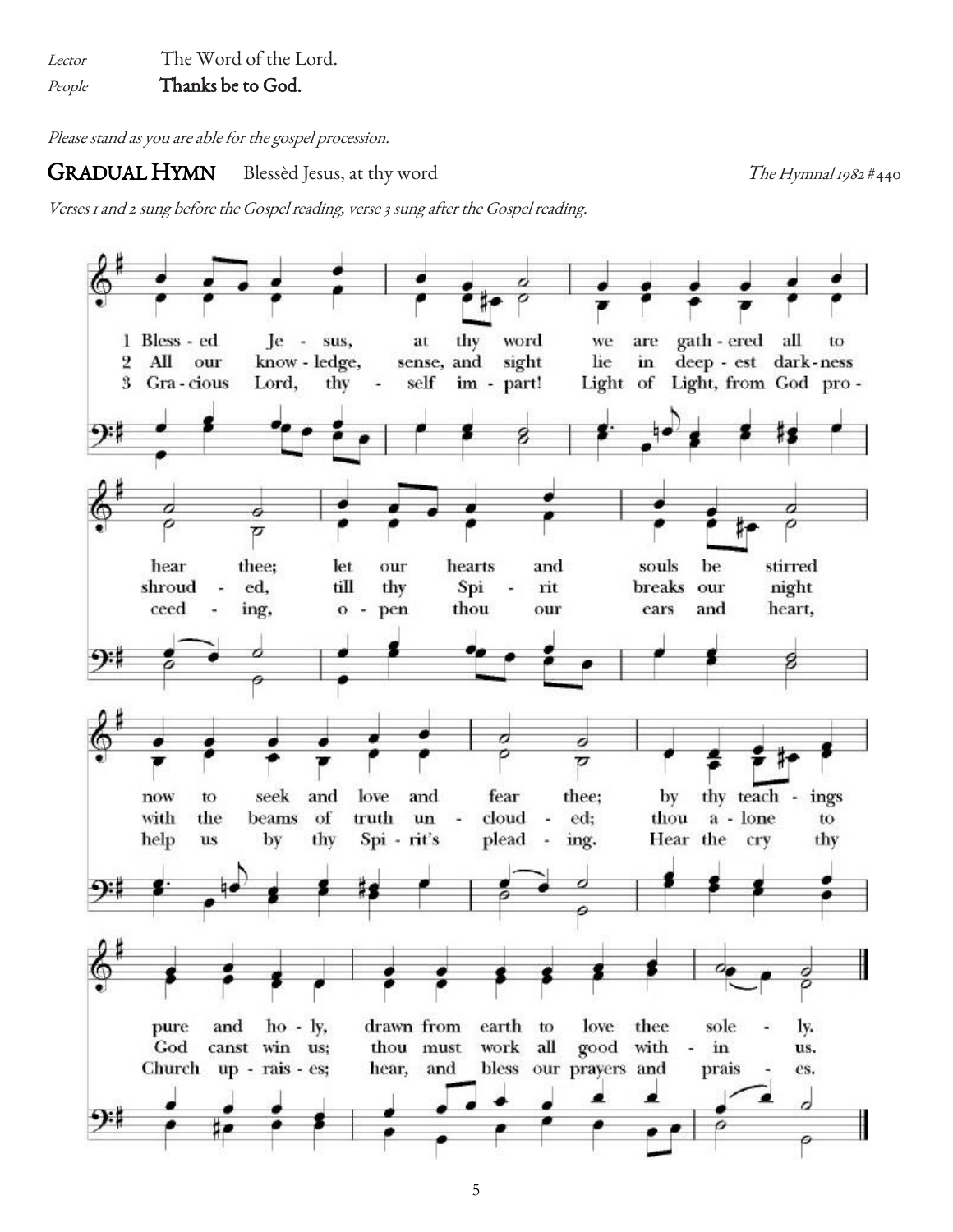### $\rm{THE\,GOSPEL}$  which consider the constant of the constant of the constant of the constant of the constant of the constant of the constant of the constant of the constant of the constant of the constant of the constant of

### Gospeler The Holy Gospel of our Savior Jesus Christ according to Luke.

### People Glory to you, Lord Christ.

Jesus began to speak in the synagogue at Nazareth: "Today this scripture has been fulfilled in your hearing." All spoke well of him and were amazed at the gracious words that came from his mouth. They said, "Is not this Joseph's son?" He said to them, "Doubtless you will quote to me this proverb, 'Doctor, cure yourself!' And you will say, 'Do here also in your hometown the things that we have heard you did at Capernaum.'" And he said, "Truly I tell you, no prophet is accepted in the prophet's hometown. But the truth is, there were many widows in Israel in the time of Elijah, when the heaven was shut up three years and six months, and there was a severe famine over all the land; yet Elijah was sent to none of them except to a widow at Zarephath in Sidon. There were also many lepers in Israel in the time of the prophet Elisha, and none of them was cleansed except Naaman the Syrian." When they heard this, all in the synagogue were filled with rage. They got up, drove him out of the town, and led him to the brow of the hill on which their town was built, so that they might hurl him off the cliff. But he passed through the midst of them and went on his way.

Gospeler The Gospel of the Lord. People Praise to you, Lord Christ.

Be seated at the invitation of the preacher.

### THE SERMON

### THE NICENE CREED

We believe in one God, the Father, the Almighty, maker of heaven and earth, of all that is, seen and unseen. We believe in one Lord, Jesus Christ, the only Son of God, eternally begotten of the Father, God from God, Light from Light, true God from true God, begotten, not made, of one Being with the Father. Through him all things were made. For us and for our salvation he came down from heaven: by the power of the Holy Spirit he became incarnate from the Virgin Mary, and was made man. For our sake he was crucified under Pontius Pilate; he suffered death and was buried. On the third day he rose again in accordance with the Scriptures; he ascended into heaven and is seated at the right hand of the Father. He will come again in glory to judge the living and the dead, and his kingdom will have no end. We believe in the Holy Spirit, the Lord, the giver of life, who proceeds from the Father and the Son. With the Father and the Son he is worshiped and glorified. He has spoken through the Prophets. We believe in one holy catholic and apostolic Church. We acknowledge one baptism for the forgiveness of sins. We look for the resurrection of the dead, and the life of the world to come. Amen.

### PRAYERS OF THE PEOPLE

The response to "Let us pray to the Lord" is "Lord, have mercy." Please add your own prayers during any of the silences.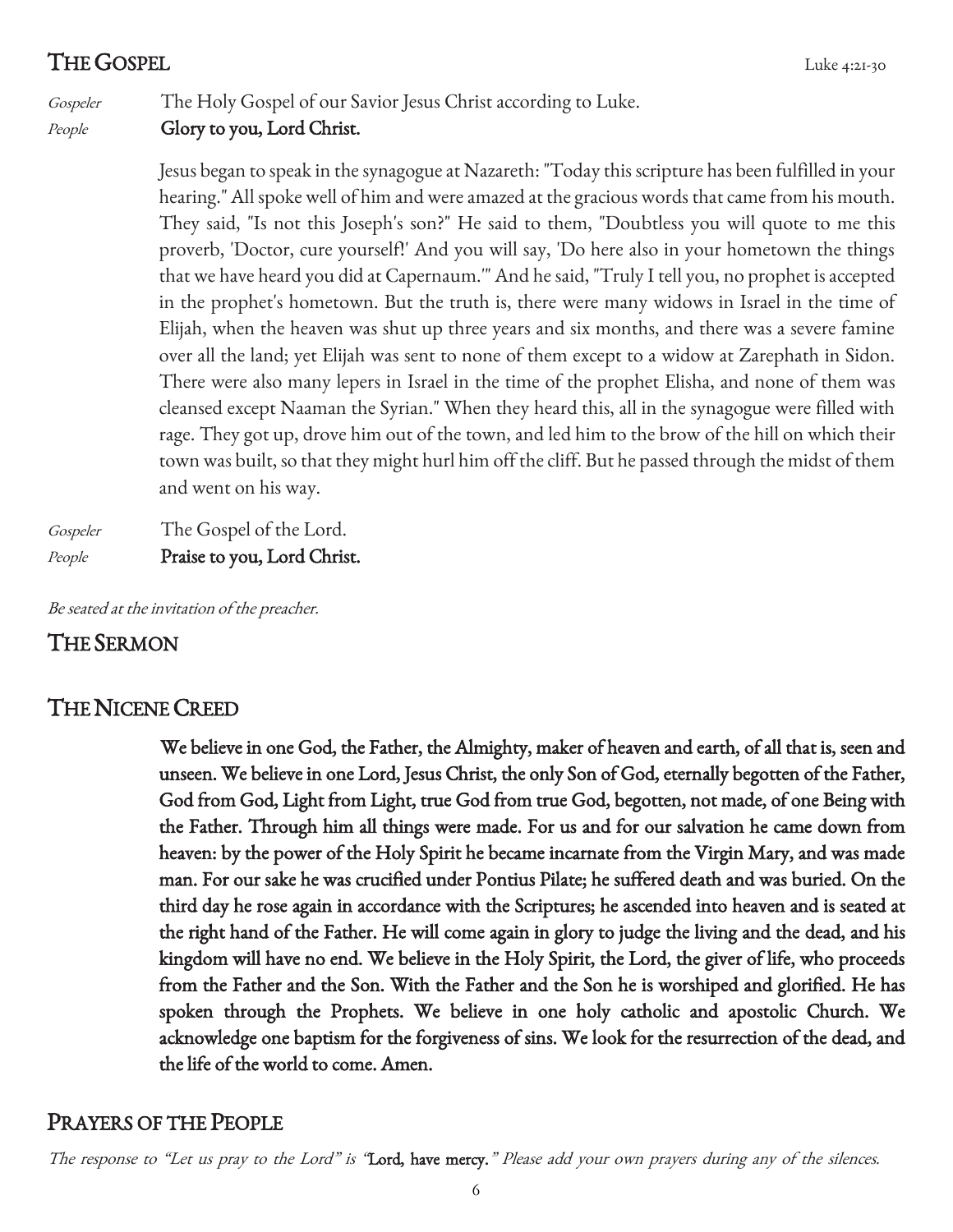#### CONFESSION OF SIN Please stand or kneel for the confession.

Celebrant Let us confess our sins against God and our neighbor.

All Most merciful God, we confess that we have sinned against you in thought, word, and deed, by what we have done, and by what we have left undone. We have not loved you with our whole heart; we have not loved our neighbors as ourselves. We are truly sorry and we humbly repent. For the sake of your Son Jesus Christ, have mercy on us and forgive us; that we may delight in your will, and walk in your ways, to the glory of your Name. Amen.

#### ABSOLUTION

Celebrant Almighty God have mercy on you, forgive you all your sins through our Lord Jesus Christ, strengthen you in all goodness, and by the power of the Holy Spirit keep you in eternal life. People **Amen.** 

### THE PEACE

Celebrant The peace of Christ be always with you. People **And also with you.** 

Please share a sign of God's peace with your neighbor.

### WELCOME AND ANNOUNCEMENTS

# THE HOLY COMMUNION

#### $\mathbf{OFFERTORY}$   $\mathbf{ANTHEM}$  I give to you a new commandment  $\qquad \qquad \qquad \text{Peter Nardone (b. 1965)}$

I give to you a new commandment, that you love one another as I have loved you.

| Ubi caritas et amor, Deus ibi est.    | Where charity and love are, God is there.         |
|---------------------------------------|---------------------------------------------------|
| Congregavit nos in unum Christi amor. | Love of Christ has gathered us into one.          |
| Exsultemus, et in ipso jucundemur.    | Let us rejoice in Him and be glad.                |
| Timeamus, et amemus Deum vivum.       | Let us fear, and let us love the living God.      |
| Et ex corde diligamus nos sincero.    | And from a sincere heart let us love one another. |

(John 13:34 and Liber Usualis)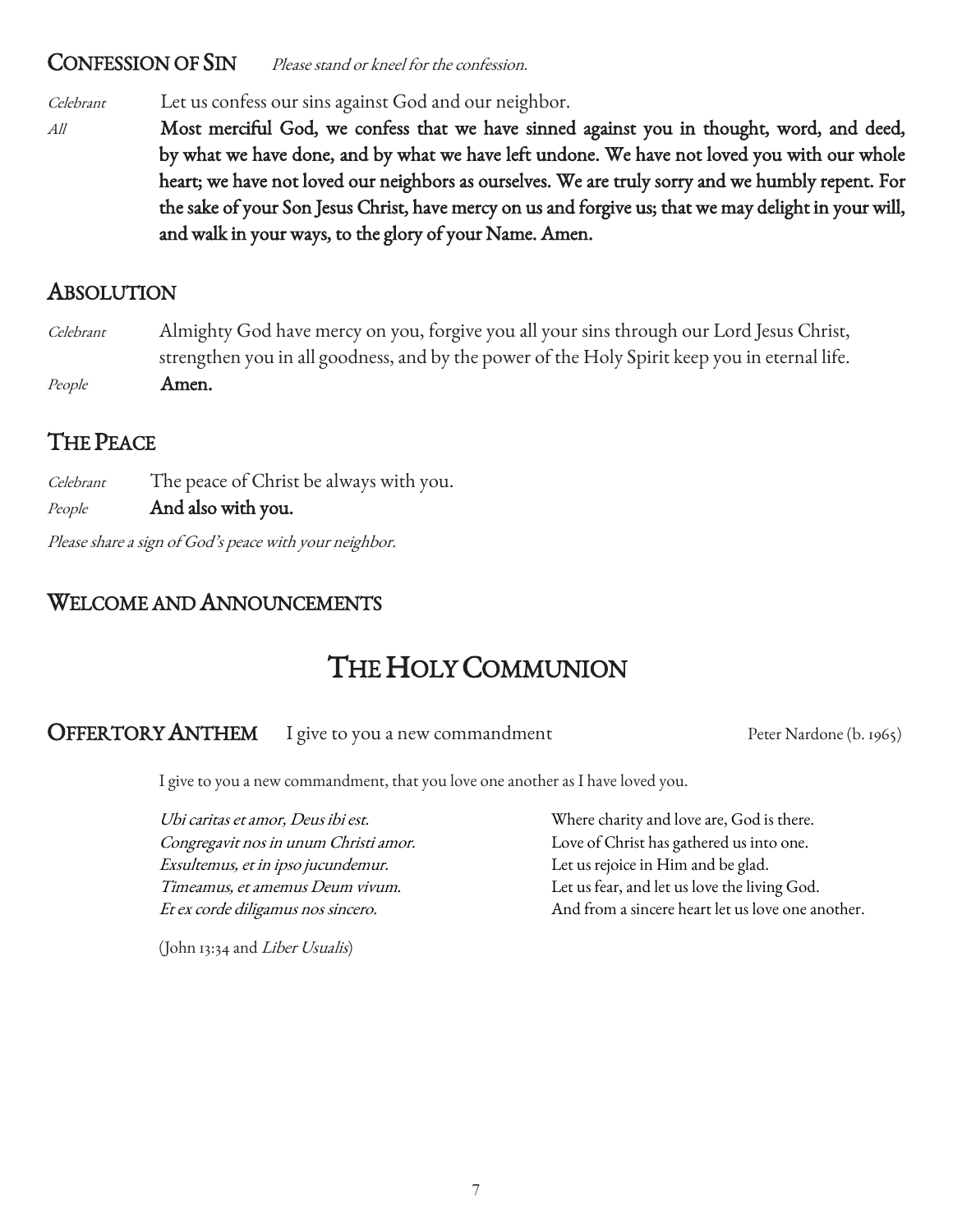

Please stand as you are able.

### THE GREAT THANKSGIVING Eucharistic Prayer B The Book of Common Prayer

| Celebrant | The Lord be with you.                      |
|-----------|--------------------------------------------|
| People    | And also with you.                         |
| Celebrant | Lift up your hearts.                       |
| People    | We lift them to the Lord.                  |
| Celebrant | Let us give thanks to the Lord our God.    |
| People    | It is right to give him thanks and praise. |

#### Celebrant

It is right, and a good and joyful thing, always and everywhere to give thanks to you, Almighty God, Creator of heaven and earth. Because in the mystery of the Word made flesh, you have caused a new light to shine in our hearts, to give the knowledge of your glory in the face of your son Jesus Christ our Lord.

Therefore we praise you, joining our voices with Angels and Archangels and with all the company of heaven, who for ever sing this hymn to proclaim the glory of your Name: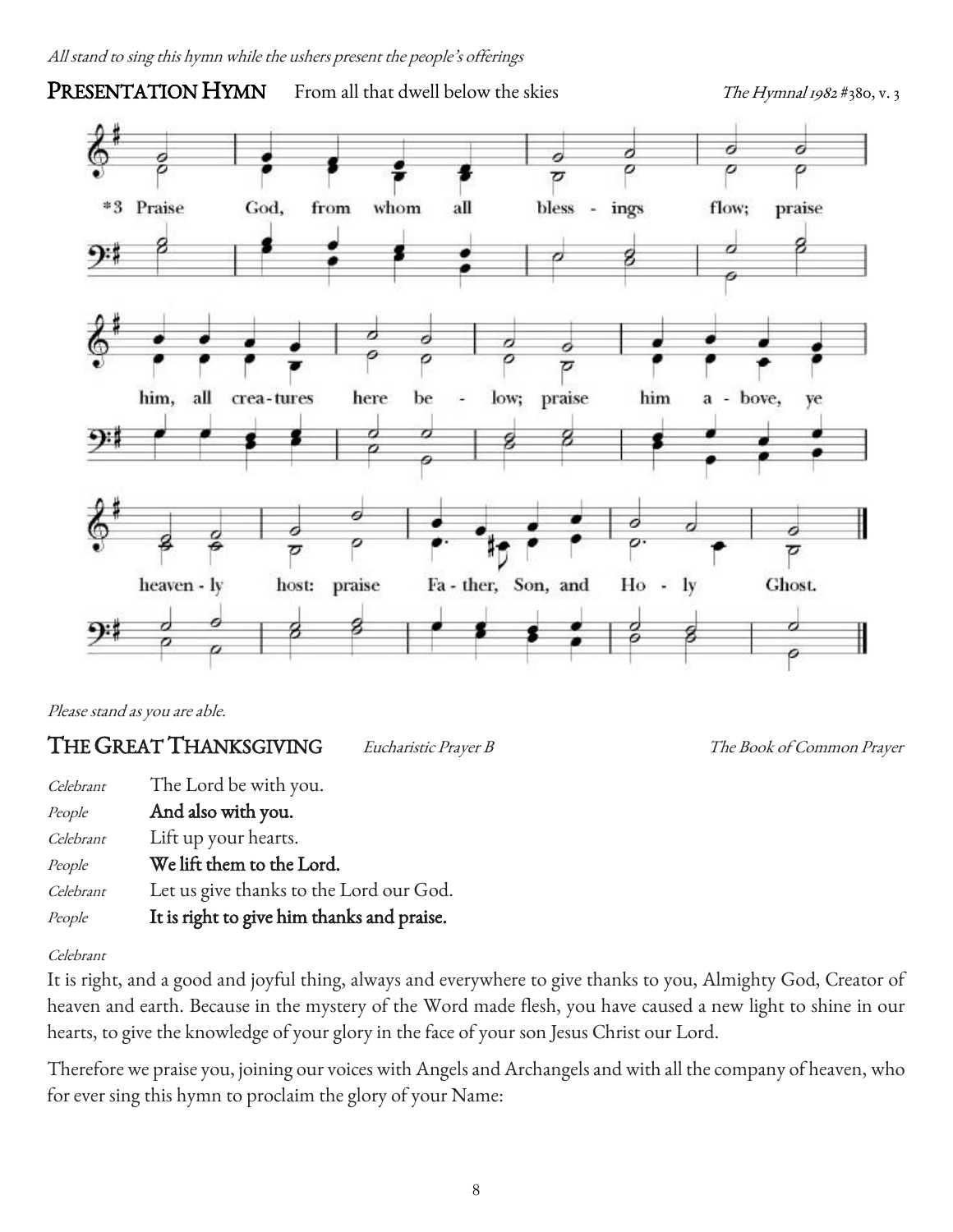

Remain standing as the celebrant continues.

We give thanks to you, O God, for the goodness and love which you have made known to us in creation; in the Calling of Israel to be your people; in your Word spoken through the prophets; and above all in the Word made flesh, Jesus, your Son. For in these last days you sent him to be incarnate from the Virgin Mary, to be the Savior and Redeemer of the world. In him, you have delivered us from evil, and made us worthy to stand before you. In him, you have brought us out of error into truth, out of sin into righteousness, out of death into life.

On the night before he died for us, our Lord Jesus Christ took bread; and when he had given thanks to you, he broke it, and gave it to his disciples, and said, "Take, eat: This is my Body, which is given for you. Do this for the remembrance of me."

After supper he took the cup of wine; and when he had given thanks, he gave it to them, and said, "Drink this, all of you: This is my Blood of the new Covenant, which is shed for you and for many for the forgiveness of sins. Whenever you drink it, do this for the remembrance of me."

Therefore, according to his command, O Father,

All We remember his death, We proclaim his resurrection, We await his coming in glory;

#### The celebrant continues.

And we offer our sacrifice of praise and thanksgiving to you, O Lord of all; presenting to you, from your creation, this bread and this wine. We pray you, gracious God, to send your Holy Spirit upon these gifts that they may be the Sacrament of the Body of Christ and his Blood of the new Covenant. Unite us to your Son in his sacrifice, that we may be acceptable through him, being sanctified by the Holy Spirit. In the fullness of time, put all things in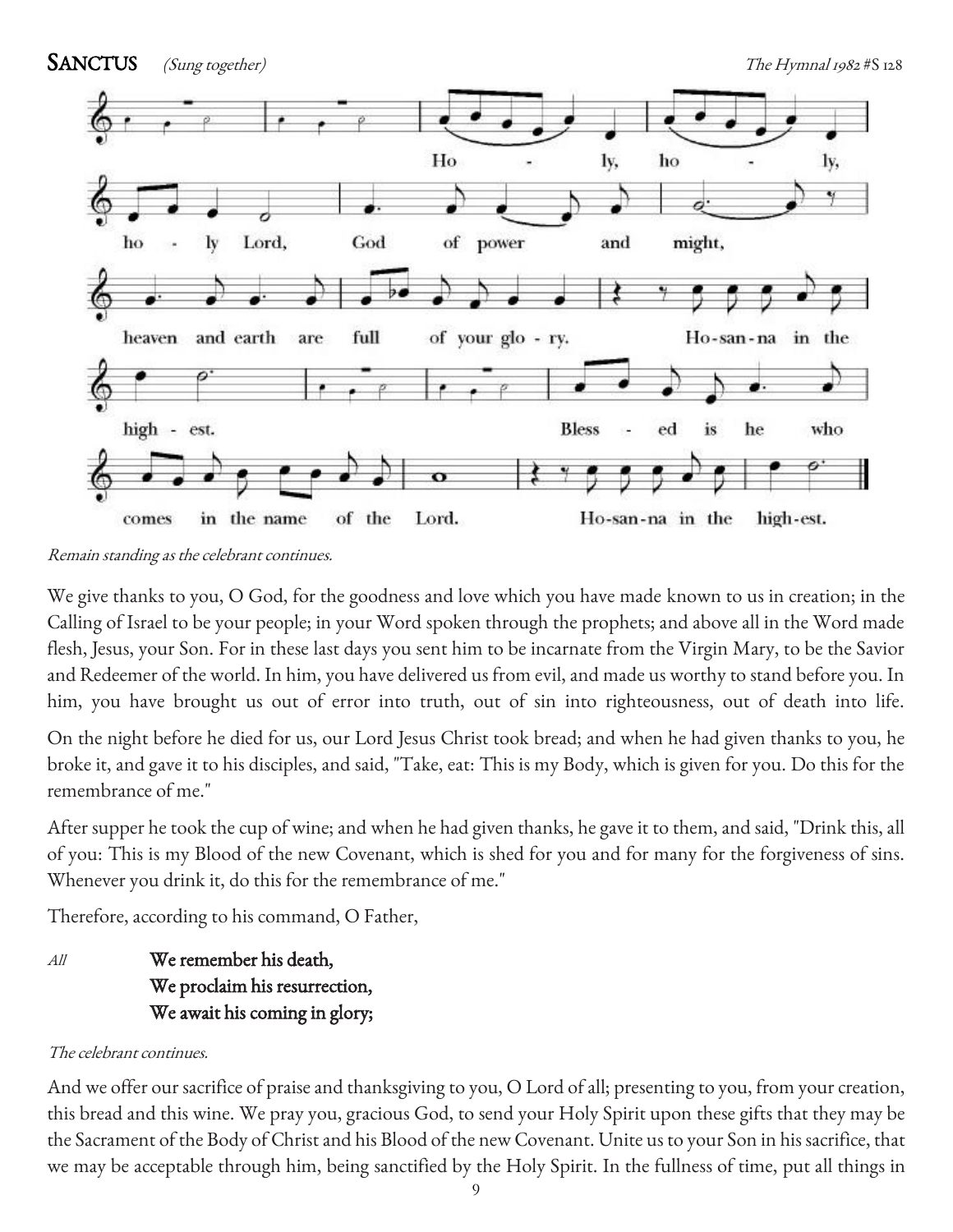subjection under your Christ, and bring us to that heavenly country where, with all your saints, we may enter the everlasting heritage of your sons and daughters; through Jesus Christ our Lord, the firstborn of all creation, the head of the Church, and the author of our salvation.

By him, and with him, and in him, in the unity of the Holy Spirit all honor and glory is yours, Almighty Father, now and for ever. AMEN.

### THE LORD'S PRAYER

Celebrant And now, as our Savior Christ has taught us, we are bold to say

 $A$ ll  $O$ ur Father, who art in heaven, hallowed be thy Name, thy kingdom come, thy will be done, on earth as it is in heaven. Give us this day our daily bread. And forgive us our trespasses, as we forgive those who trespass against us. And lead us not into temptation, but deliver us from evil. For thine is the kingdom, and the power, and the glory, for ever and ever. Amen.

The consecrated bread is broken.

### **FRACTION ANTHEM** The Hymnal 1982 #S 165



### THE INVITATION TO HOLY COMMUNION

Celebrant The Gifts of God for the People of God.

For those worshiping in person, please be seated and wait for the invitation of an usher to leave your pew. Come forward to receive the consecrated bread. Gluten-free host is available. If you are seated in Hadley Hall, an usher will direct you into the sanctuary to receive Communion.

If you are worshiping virtually, you may say this Prayer of Spiritual Communion:

In union, O Lord, with your faithful people at every altar of your Church, where the Holy Eucharist is now being celebrated, I desire to offer to you praise and thanksgiving. I remember your death, Lord Christ; I proclaim your resurrection; I await your coming in glory. Since I cannot receive you today in the Sacrament of your Body and Blood, I beseech you to come spiritually into my heart. Cleanse and strengthen me with your grace, Lord Jesus, and let me never be separated from you. May I live in you, and you in me, in this life and in the life to come. Amen.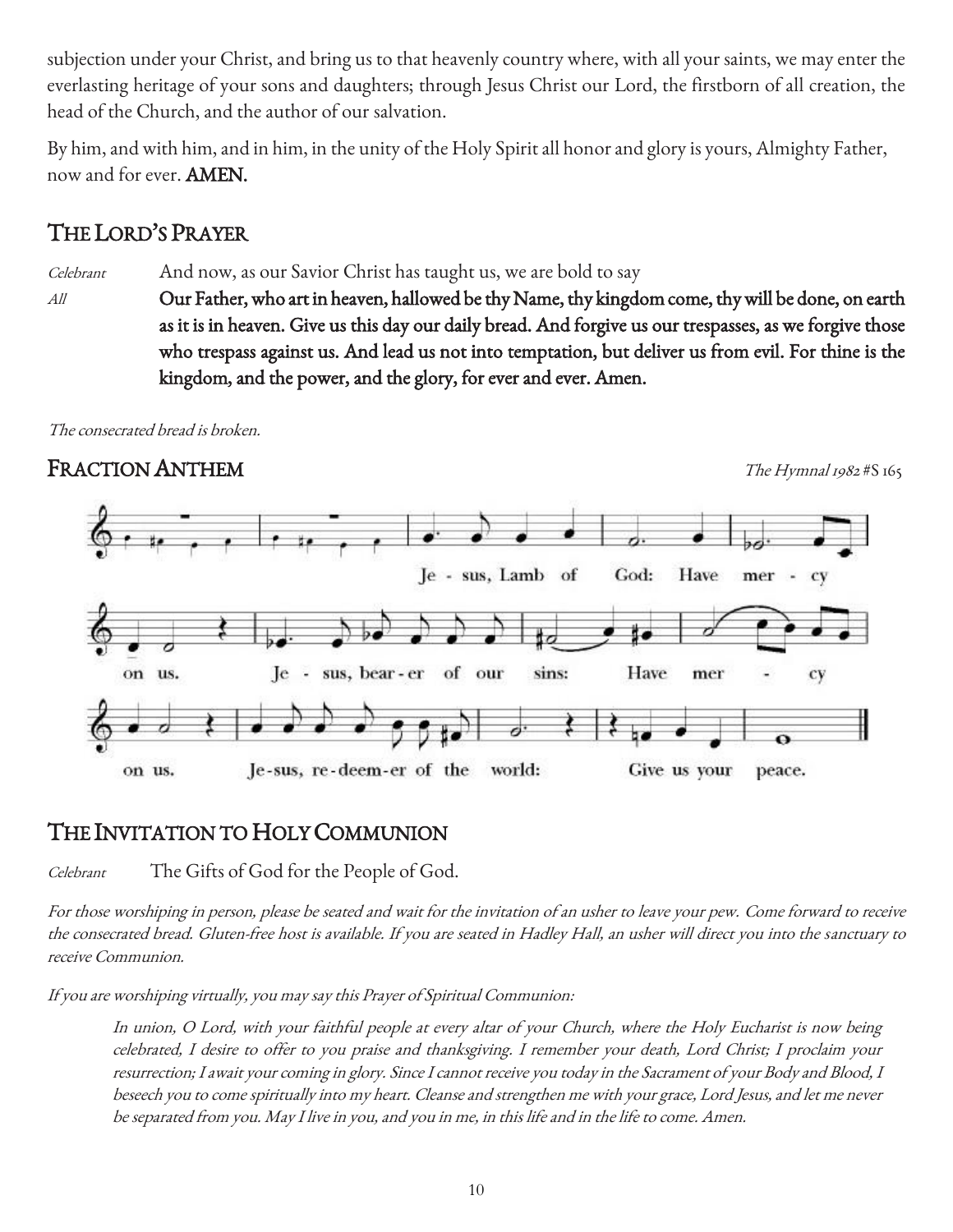My eyes for beauty pine, https://www.and.every.gentle.heart My soul for Goddës grace; That burns with true desire, No other care nor hope is mine, Is lit from eyes that mirror part To heaven I turn my face.  $\qquad \qquad$  Of that celestial fire.

One splendour thence is shed From all the stars above: 'Tis named when God's name is said, 'Tis Love, 'tis heavenly Love.

Text: Robert Bridges (1844 – 1930)

**COMMUNION HYMN** Spirit of God, Descend upon My Heart LEVAS II #119

8 ø 1. Spir it of God. de. heart: scend  $up =$ on my  $2.1$ ask dream. no. proph - et sies. no ec sta 3. Teach feel that thou al nigh; me to art - ways 4. Teach me to love thee as. thine an - gels love.  $\Omega$ o ø  $\mathbf o$ n ۵o oo 1. Draw from earth: through all its puls move: it  $-$  es 2. No - den rend of the veil clay. sud ing of 3. Teach me the strug gles of the soul bear. to 4. One bo ly pas sion fill S ing all my frame; S. ‡≁ Ò 8 € ø o 6 g S 1. Stoop to my weak ness. might - y as, thou art.  $\sim$ 2. No an gel vis tant. no  $o - p'$ ning skies:  $\overline{\mathcal{C}}$ ī ×,  $3.7<sub>o</sub>$ check the ris ing doubt, the reb - el sigh; ¥ 4. The kin - dling of the heav'n - de - scend - ed dove, 2 S 8 ø ó  $\mathbf{R}$ 1. And make me love thee as  $\bf{I}$ ought to love. 2. But take the soul dim - ness of my a way. 3. Teach the me pa - tience of  $un$ an swered prayer. × 4. My heart an al - tar, and thy love the flame.  $\ddot{\mathbf{e}}$ g g  $\sigma$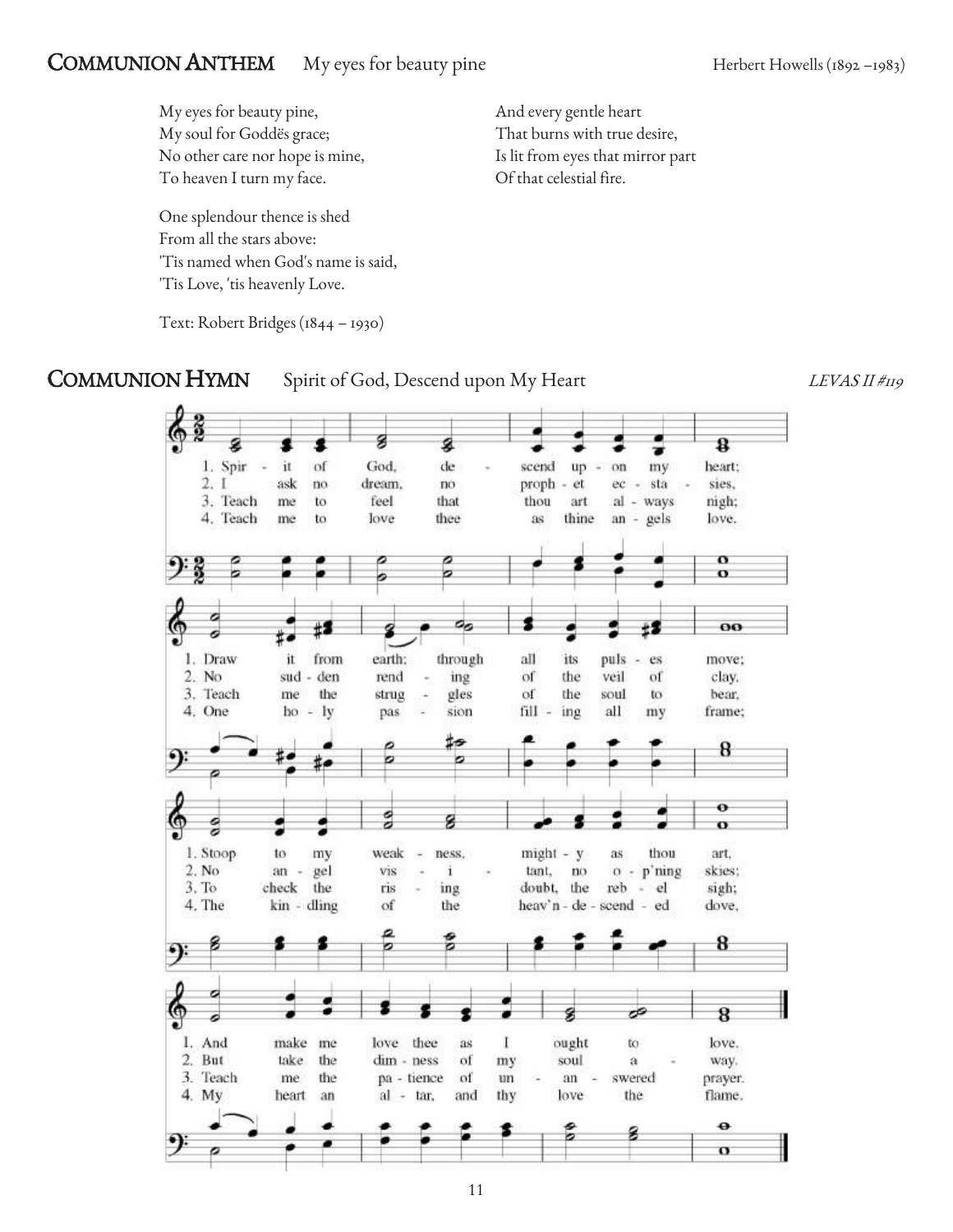### POST-COMMUNION PRAYER

Please stand or kneel.

#### Celebrant Let us pray.

 $A$ ll  $A$ ll  $A$ lmighty and everliving God, we thank you for feeding us with the spiritual food of the most precious Body and Blood of your Son our Savior Jesus Christ; and for assuring us in these holy mysteries that we are living members of the Body of your Son, and heirs of your eternal kingdom. And now, Father, send us out to do the work you have given us to do, to love and serve you as faithful witnesses of Christ our Lord. To him, to you, and to the Holy Spirit, be honor and glory, now and for ever. Amen.

### BLESSING



### THE DISMISSAL

Celebrant Go in peace to love and serve the Lord. People Thanks be to God.

Thank you for joining us for worship.

THE POSTLUDE Gigue *from* Pastorale, BWV 590 Johann Sebastian Bach (1685 – 1750)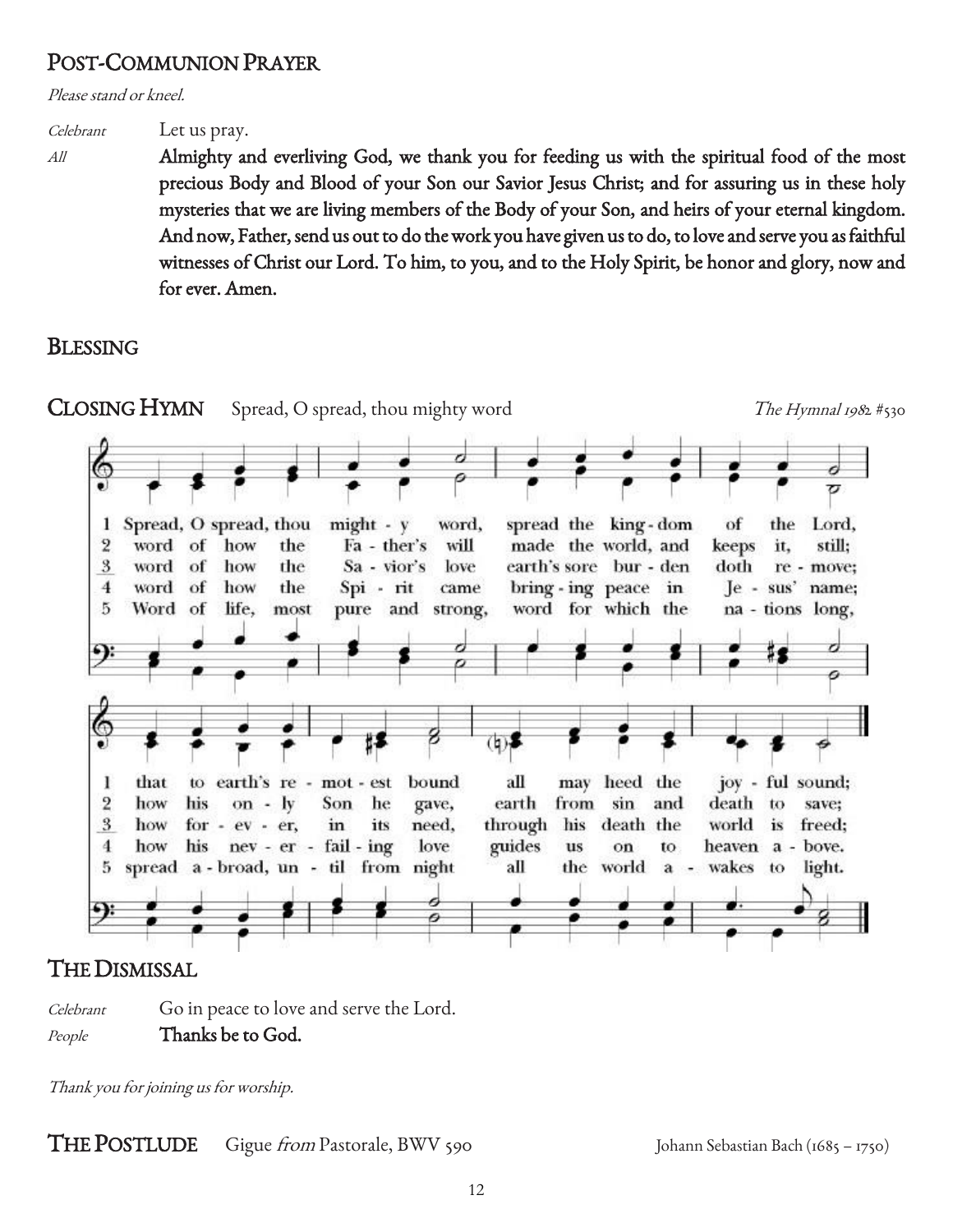### ANNOUNCEMENTS

### TODAY: ANNUAL MEETING VIA ZOOM AT 12:00 PM

Today at noon, we look forward to seeing you at our Annual Meeting via Zoom for a review of 2021 and to look ahead to 2022. The Zoom link can be found in the 3 Crowns newsletter.

### TODAY: YOUTH GROUP ONLY VIA ZOOM

In anticipation of the forecasted winter storm, today's Middle School and High School groups will be meeting ONLY on Zoom. The Zoom links can be found in the 3 Crowns newsletter.

### CANCELLED: MIDWINTER CANDLEMAS & COCOA

Today's Midwinter Candlemas & Cocoa has been CANCELLED due to the forecasted winter storm.

### MIDWINTER AT EPIPHANY ON FEBRUARY 2

During the month of February, our Midweeks will become Midwinter @ Epiphany! Please join us on Wednesdays February 2 and February 16 from 6:30 – 7:30 pm for fellowship and formation. This Wednesday, we will offer cocoa, cookies, and hot dogs at 6:30 pm in the Cloister Garden, followed at 7:00 by Bible study with Rev. Nick in Upper Parish Hall and creative arts programming for children with Bryn in Hadley Hall.

### ORGAN RECITAL BY JEREMY BRUNS

All are invited to a solo organ recital by Jeremy Bruns at Christ Church Andover on Saturday, February 5 at 4:00 pm. Suggested donation of \$20/\$10 for students and seniors; \$35 for families. The recital will also be broadcast live via YouTube with a link available on the Christ Church website.

### CONFIRMATION BEGINS FEBRUARY 27

Our first Confirmation meeting will be Sunday, February 27 from 12:00 - 1:30 pm in the Garrett, with an option to join virtually. The class will conclude with a confirmation service on Saturday, May 21, at St. Anne's Church in Lowell. Contact Eva Dalzell with questions.

## NEXT SUNDAY: EPIPHANY MINI-COURSES AT 11:30 AM

### "STARRING JESUS CHRIST" — HOSTED BY JASON KINCHEN

This class will examine some of the most influential films made about Jesus, beginning with the silent era, moving through to the wide screen Biblical epics, and on to more modern and subversive interpretations of traditional elements. The class will be a hybrid offering, hosted in the Chapel and via Zoom.

### EPISCOPAL 101 — HOSTED BY REV. NICK AND RICH GOLDHOR

Join us as we explore the history and story of our Episcopal tradition. This course is great for those new to the Episcopal Church, as well as those who are interested in deepening their understanding of the Episcopal Church as a spiritual home. This class will be a hybrid offering, hosted in Hadley Hall and via Zoom.

### THE PRACTICE OF PRAYER — HOSTED BY FRED ROWLAND

In this mini-course, we will explore various perspectives on prayer in our lives using Margaret Guenther's book The Practice of Prayer as our initial guide. The course will be an interactive discussion based on our reading and experience. This class is Zoom-only.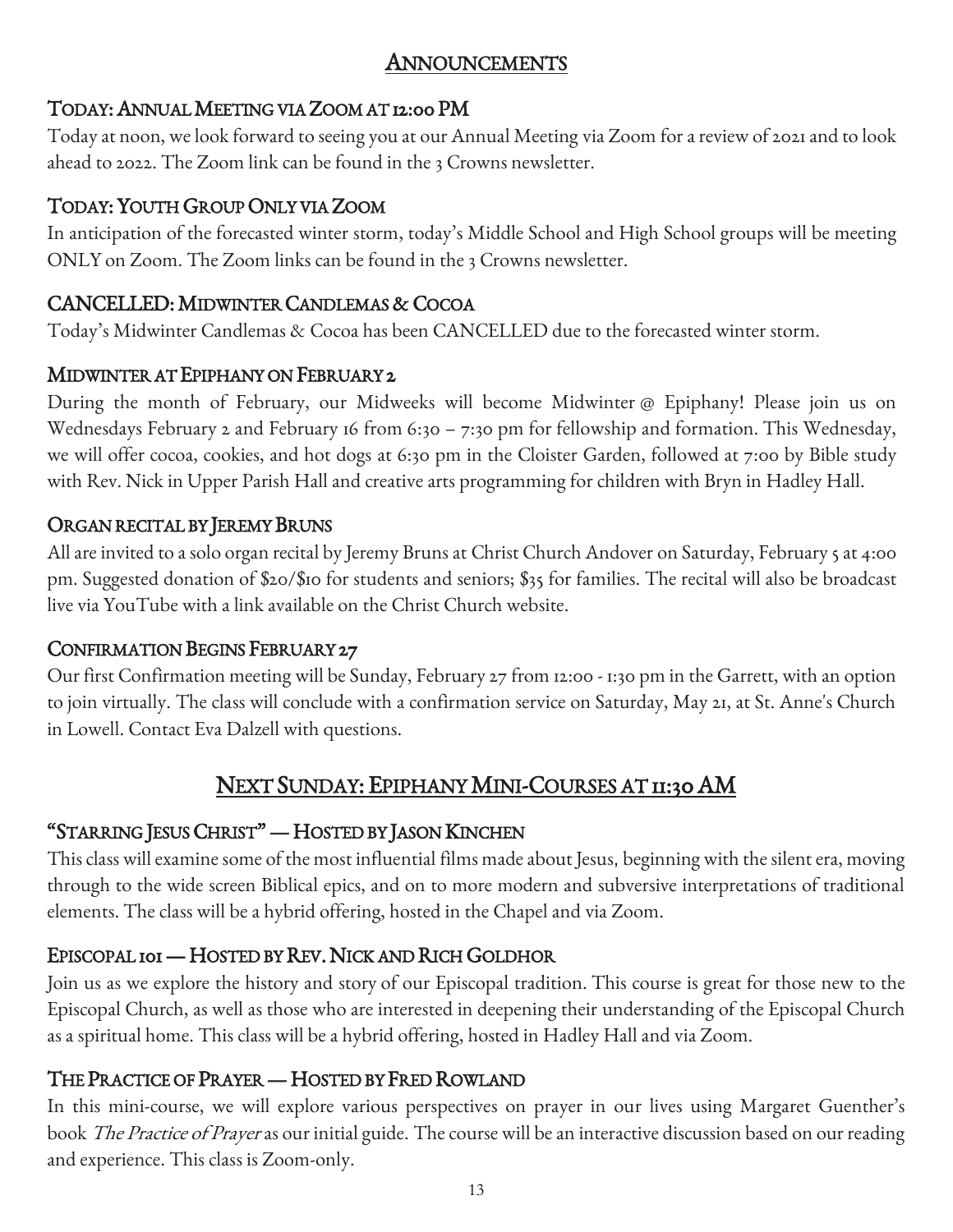### **MEMORIALS**

### WILLIAM BROWN, JR. (3/13/21)

### ROBERT CONROD (12/11/21)

Bob delighted in his hobby of capturing scenic nature in photography. His daily walks on Belmont Hill provided him with the material for these lovely photos.

### MAVIS CURTIS  $(11/27/21)$

Mavis Lillian Curtis was always cheerful (no matter how she felt), upbeat, interested in everyone and everything. She came to the US from England at age 24 for a visit and got a job and stayed, leaving her family and twin sister back in England. She met her husband Leslie and managed his dental practice for 40 plus years. They met many friends through sailing in Maine, skiing, and tennis. Mavis loved flowers and reading and talking.

### FRAN ELLIOTT (4/3/20)

Fran was a beacon of light, the personification of southern hospitality; gracious, kind, and appreciative of the most mundane favor (even writing a thank you note for thank you notes she received). As a tireless historian of Epiphany and active in many, many activities, she supported every rector as soon as they arrived.

### ANNE EVERETT (8/15/20)

As leaders of the Fellowship Group that existed at Epiphany in the early 1970s, Anne and her husband, Bill, extended a warm welcome to many and introduced them to dinners and other activities that would allow them to meet even more Epiphany family members. They were always looking out for other people.

### PAUL FERGUSON (9/14/21)

### MILDRED FISCHER (12/14/20)

Mildred was the matriarch of her little neighborhood. As a wife, mother and grandmother, she lived a life of perpetual optimism, in spite of adversities. Memories of Mildred are crowned by her two passions: painting lovely canvases and writing the many stories of her life.

### DAVID GILLETTE (4/8/20)

Few folks knew that one of David's passion was woodworking. He created bowls out of a dead beech tree and sold his wood creations at the Epiphany Fair. He was unmistakable as a regular church attendee, always wearing his signature flannel shirts and carrying a hickory stick.

### FRANK JACKSON (9/22/21)

Frank was a Town Meeting Member and Chairman of the Finance Committee in Winchester, a member of the Board at Winchester Country Club. He worked at Bolt, Beranek & Newman, a Cambridge research and development company, as a physicist, participating in projects involving acoustic and anti-submarine warfare programs. He enjoyed traveling extensively with his wife, Nancy McMahon.

### ROSE MARIE LUONGO (7/29/21)

Rose Marie (Giglio) Luongo was the beloved wife for 65 years of the late Ralph Luongo until his death in 2018. In her spare time, Rose Marie enjoyed cooking and watching Westerns on television. She was an avid reader and a devoted fan of the Brooklyn Dodgers and later the Mets, having been born in Brooklyn, NY.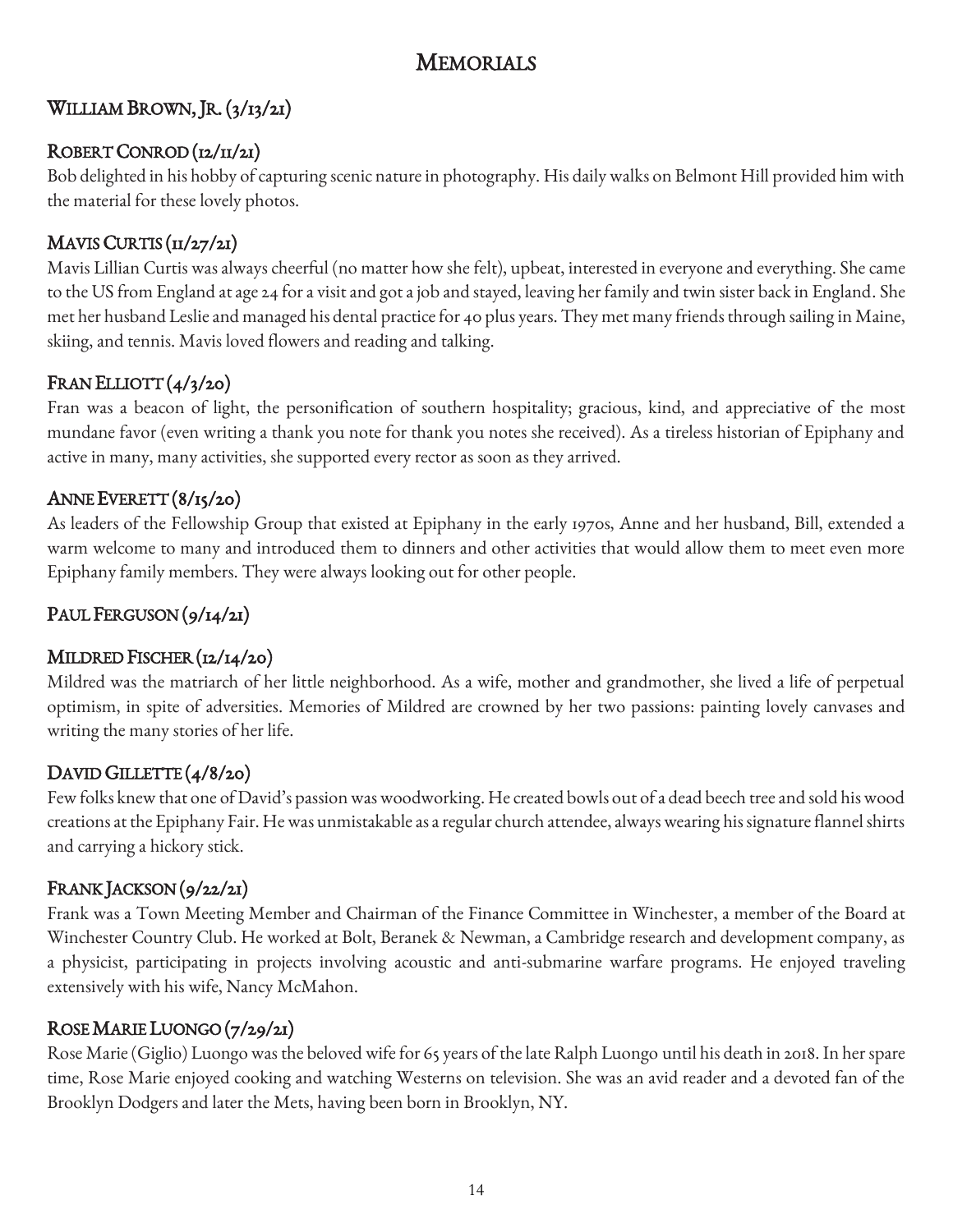### **MEMORIALS**

### ELEANOR (ELLIE) MASKELL (7/19/20)

Eleanor (Ellie) Keefe Maskell grew up and lived in Arlington for over 70 years before moving to Woburn. She volunteered at Robbins Library in Arlington and was a Real Estate broker. She was very active and loved walking every day, playing golf and tennis. Ellie was a devoted mother, aunt, and grandmother and enjoyed spending time with her extended family and many friends.

#### GEORGE MCGEARY (1/28/21)

### JANE MIGA (4/26/20)

Jane Miga and her husband Bill were longtime Winchester residents and was active in many of the activities at the church, especially the Altar Guild. She was a member of the Winchester Garden Club. Her son, Jimmy, cared for her for many years after her husband's death. Jane had a pleasing smile and fun personality.

### HARRY NALBANDIAN (5/25/21)

Harry was a long-time resident of Winchester and had a long career as an account executive in the automobile industry. He was known for his kindness, keen intellect, generosity and wonderful disposition. He always had a kind word, lovely smile, and caring bright eyes even as his physical activity became limited.

#### JANET PALMER OWENS (12/22/21)

Janet, continuing a family tradition of service, was a dedicated, passionate and gifted educator; a caring mentor and a strong role model and leader. She was an Assistant Superintendent for the Boston Public Schools (BPS), served on the Governor's Leadership Council and was the Chief Academic Officer for BPS before her retirement. She enjoyed her annual visits to Martha's Vineyard and Fort Myers, FL and spending as much time as possible with her granddaughter, Olivia.

#### BARBARA QUIGLEY (4/25/20)

Although Barbara Quigley lived with a crippling illness all her life, which necessitated giving up a brilliant career as a scholar and pianist, she maintained her intellectual curiosity and interest in life. She left an extraordinary legacy to those who knew her — kindness, patience, and perseverance in the face of tragedy.

### JOHN STOECKLE (4/23/20)

Visits to John and Alice Stoeckle were wonderful occasions of sharing of Epiphany with them and he truly cared about his Epiphany family. It was a surprise to later find out on the evening news that he was a renowned physician at MGH. Upon his retirement, he was honored by the hospital by establishing the John Stoeckle Center for Primary Care Innovation.

#### LARRY TOBIASON (6/12/20)

Larry and his wife, Barbara were strong, loyal members of the Epiphany family as well as the broader Winchester community. As a respected contractor, his firm built the medical building at 955 Main St and was part of the organizing committee of Winchester's Town Day, and arranged the fireworks. His warmth and kindness extended to all from adults to the younger generations.

#### GAYLE PERSHOUSE VAUGHN (3/29/20)

Gayle Pershouse Vaughn was the personification of dignified persistence and unfailing faith. She was ordained to the Diaconate at Epiphany in November 2019 and ordained as a priest at Lahey Hospital in February 2020 by Bishop Alan Gates, rectifying an injustice she experienced many years previously. She was joyful and had the wisdom and compassion of a Rector long before she was ordained. The sermons she gave as part of healing services that she led were thoughtful and relatable.